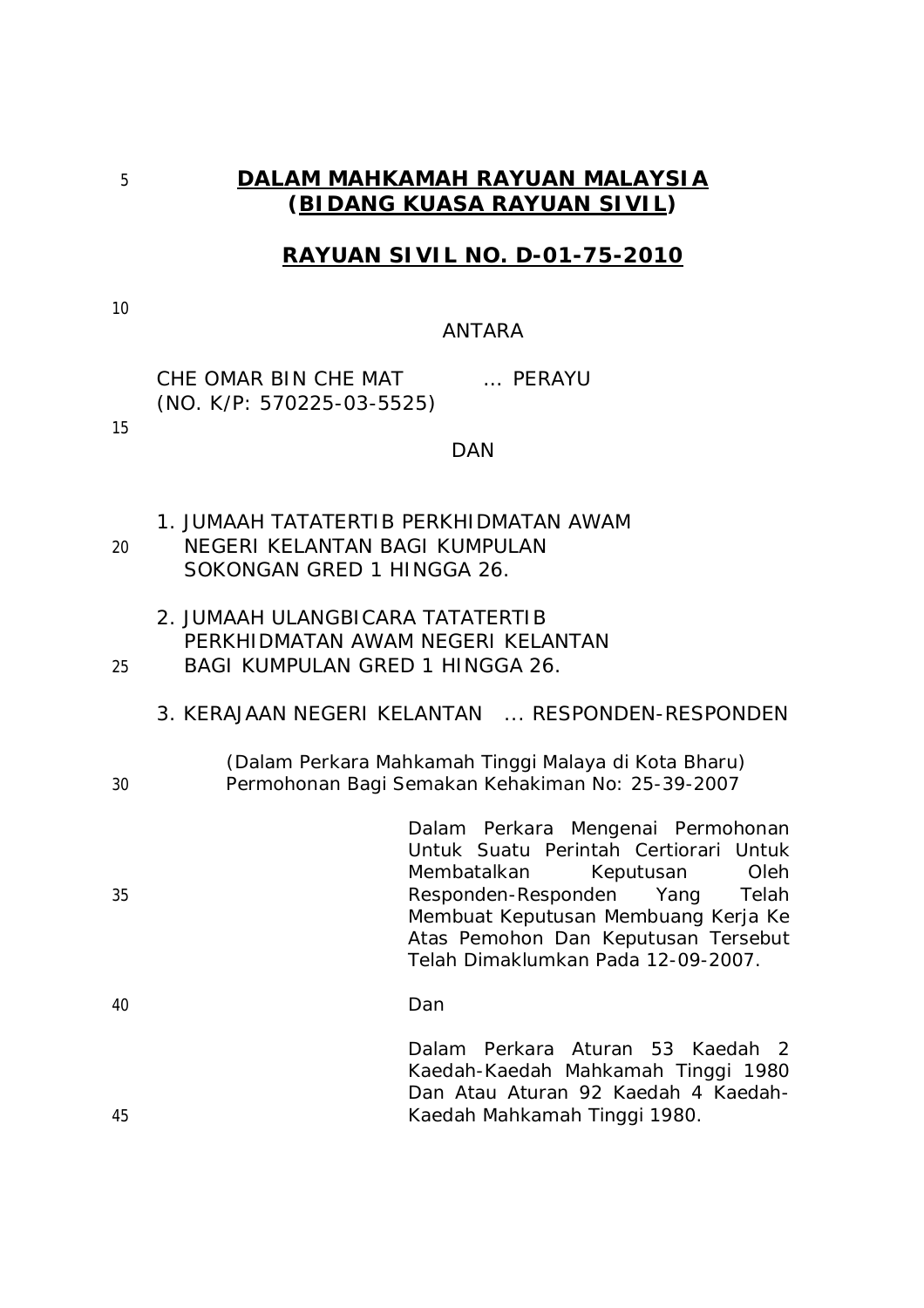### 5 Coram:

Low Hop Bing, JCA A. Samah Nordin, JCA Mohd. Hishamudin Yunus, JCA

10

### **JUDGMENT**

**[1]** This is an appeal by the appellant against the 15 decision of the Kota Bharu High Court dismissing his application for a judicial review to quash the decision of the first and second respondents pursuant to Order 53 rule 2 of the Rules of the High Court 1980 ("RHC").

- 20 **[2]** The facts are fairly straight forward. The appellant, an employee of the third respondent, was at the material time attached to the District Office of Pasir Putih, Kelantan, as a settlement officer. On 5.12.2006 the first respondent issued a show cause letter to the appellant on two charges
- 25 for alleged breaches of discipline under Regulation  $4(2)(d)$ , (g) and (j) of the State of Kelantan Public Orders (Conduct and Discipline) Regulations 1996 ("1996 Regulations") with a view to dismissal or reduction in rank. Unless otherwise stated, reference to any regulation hereafter refers to the 30 regulation under the 1996 Regulations.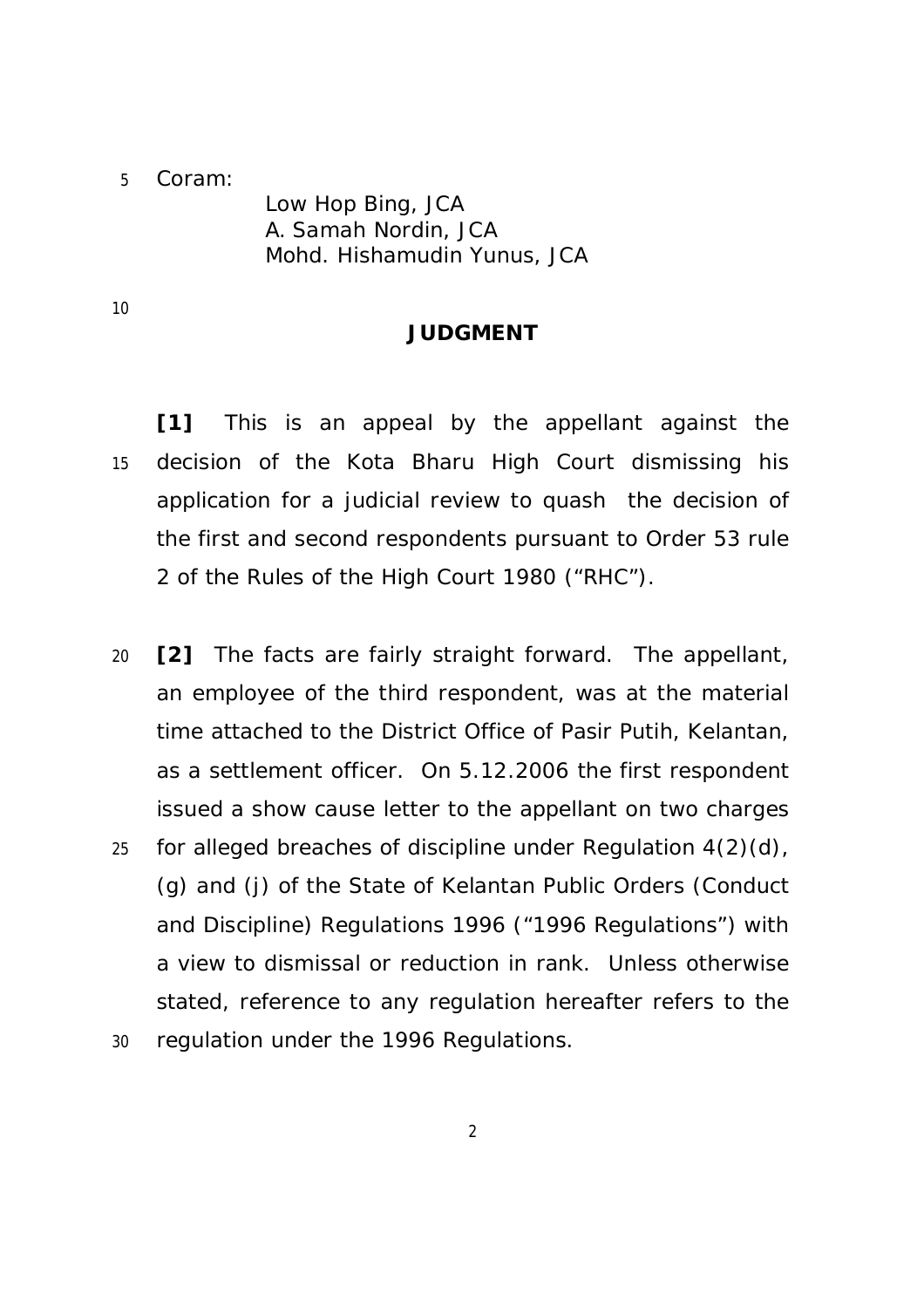- 5 **[3]** Regulation 4(2) states that an officer shall not
	- (d) conduct himself in such a manner as to bring the public service into disrepute or to bring discredit thereto;
- 10
- (g) be irresponsible;
- (j) be negligent in performing his duties.
- 15 **[4]** The appellant was given twenty one days to make his written representation to exculpate himself of the charges against him. After considering his written representation the first respondent informed the appellant of its decision to dismiss him and that he had fourteen 20 days to appeal to the Disciplinary Appeal Board against the said decision, which he did. His appeal was dismissed by the Appeal Board on 26.8.2007.

**[5]** With the leave of the court, the appellant then filed 25 an application for a certiorari to quash the decisions of the first and second respondents as being null and void on the grounds of delay in instituting the disciplinary action against him, non-compliance of regulation 28, denial of opportunity to make an oral representation and failure to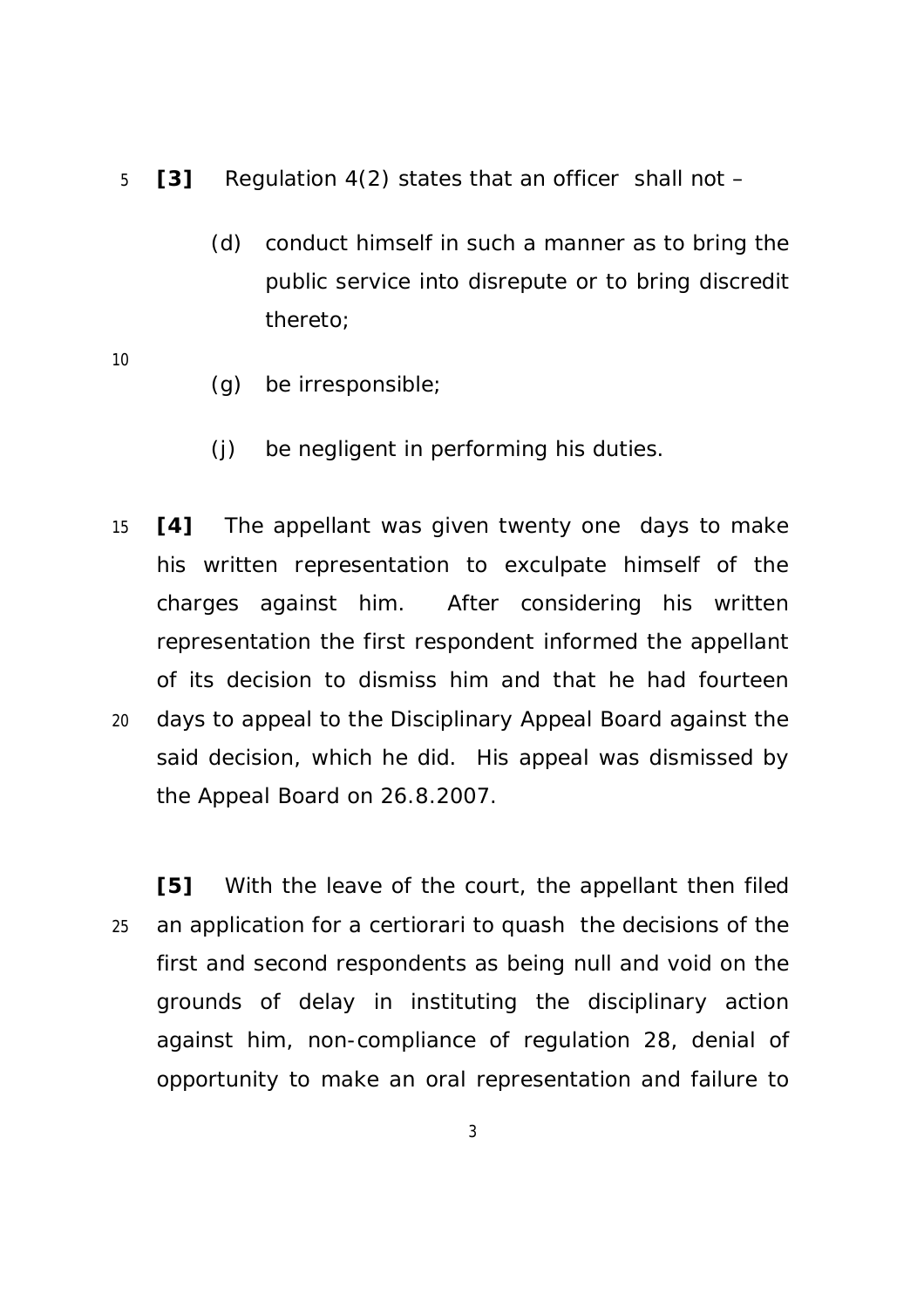5 transmit the record of proceedings to the second respondent. It was dismissed by the High Court with costs. The appeal before us is based on similar grounds.

**[6]** The appellant's contention was that the first charge 10 against him was in respect of his alleged conduct, responsibility and neglect in the discharge of his duties as a settlement officer in the year 1999. The second charge was in respect of his alleged conduct, responsibility and neglect of duties as a settlement officer in the years 2002 15 and 2003. The show cause letter was only issued on 5.12.2006. Since there was a long delay in issuing the said letter it was prejudicial to him as he had great difficulty in recalling the events relating to the said charges. Learned counsel for the appellant relied on **M**  20 **Sentivelu R Marimuthu v Public Services Commission Malaysia and Anor** [2005] 3 CLJ 785, where the Court of Appeal had allowed the appellant's appeal and set aside the decision of the disciplinary authority in dismissing him from his post, *inter alia,* on the ground of delay. In that 25 case, the original appellant, a postal clerk (deceased), was dismissed by the disciplinary authority on the charge that he had unlawfully withdrawn monies from the

May 1977. The show cause letter was only issued in

4

accounts of 16 account holders between January 1977 and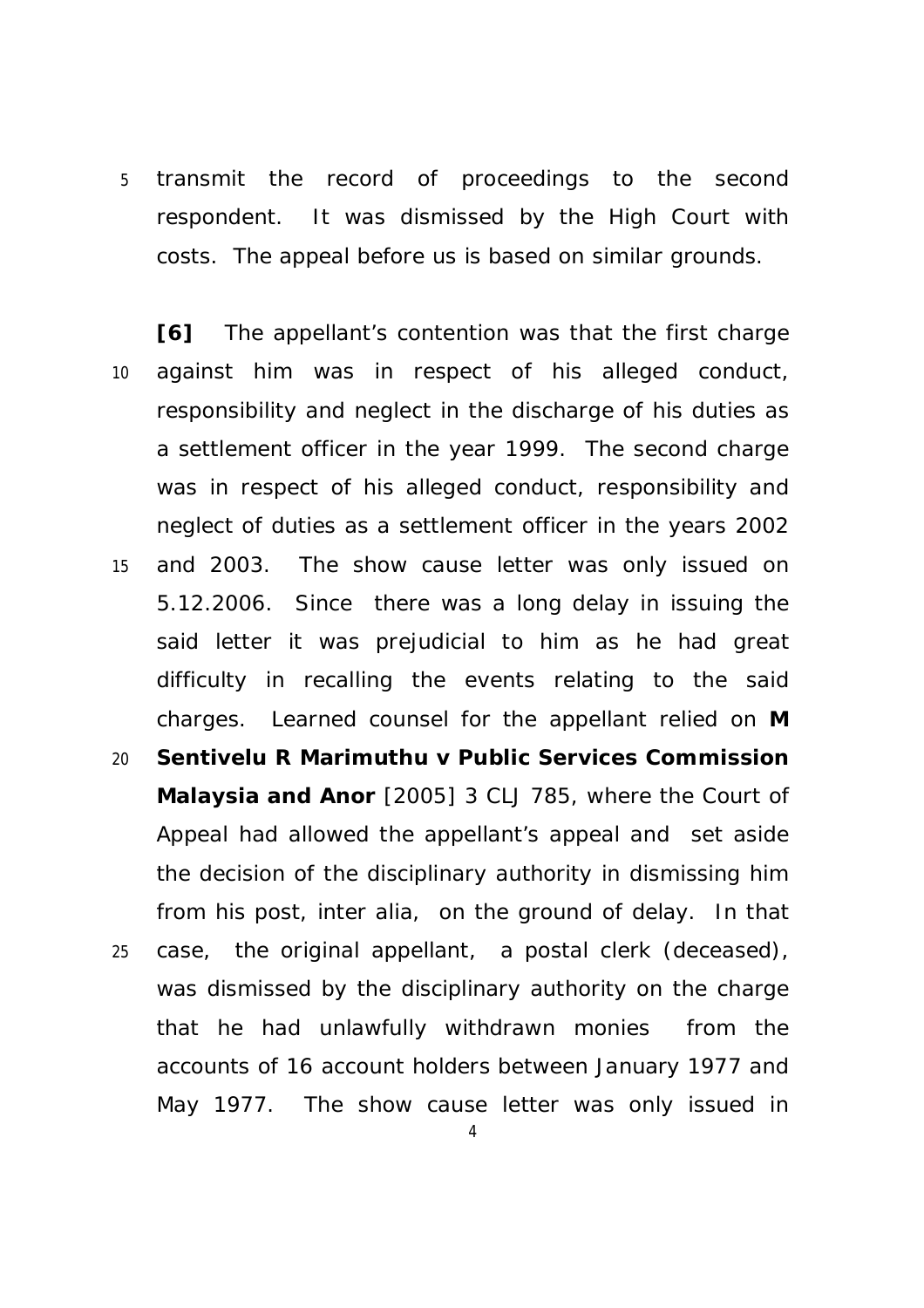- 5 October 1984. The High Court dismissed his action for wrongful dismissal. He appealed to the Court of Appeal and succeeded primarily on the ground of delay. The Court of Appeal held that the fact that the General Orders 1980 Chapter D does not prescribe a time limit does not
- 10 mean that a disciplinary hearing in respect of charges of misconduct brought no matter how long after the event may be held as being procedurally fair. It all depends on the facts of each case. In particular it depends on a number of factors including the nature of the charge, the 15 length of delay and the reasons for the delay. The longer the delay the more difficult it would be for the disciplining body to justify the proceedings against the employee. Sri Ram JCA (as he then was) at page 790 concluded that, "the seven year delay in this case has indeed caused the 20 appellant substantial prejudice especially in the absence of oral hearing".

**[7]** Next, it was contended that the respondents acted in breach of regulation 28(1) as they failed to consider all 25 the available information in arriving at their decisions. Under regulation 28(1), the appropriate Disciplinary Authority is duty bound to consider all the available information in cases where the alleged breach of discipline has been found to be of a nature which merits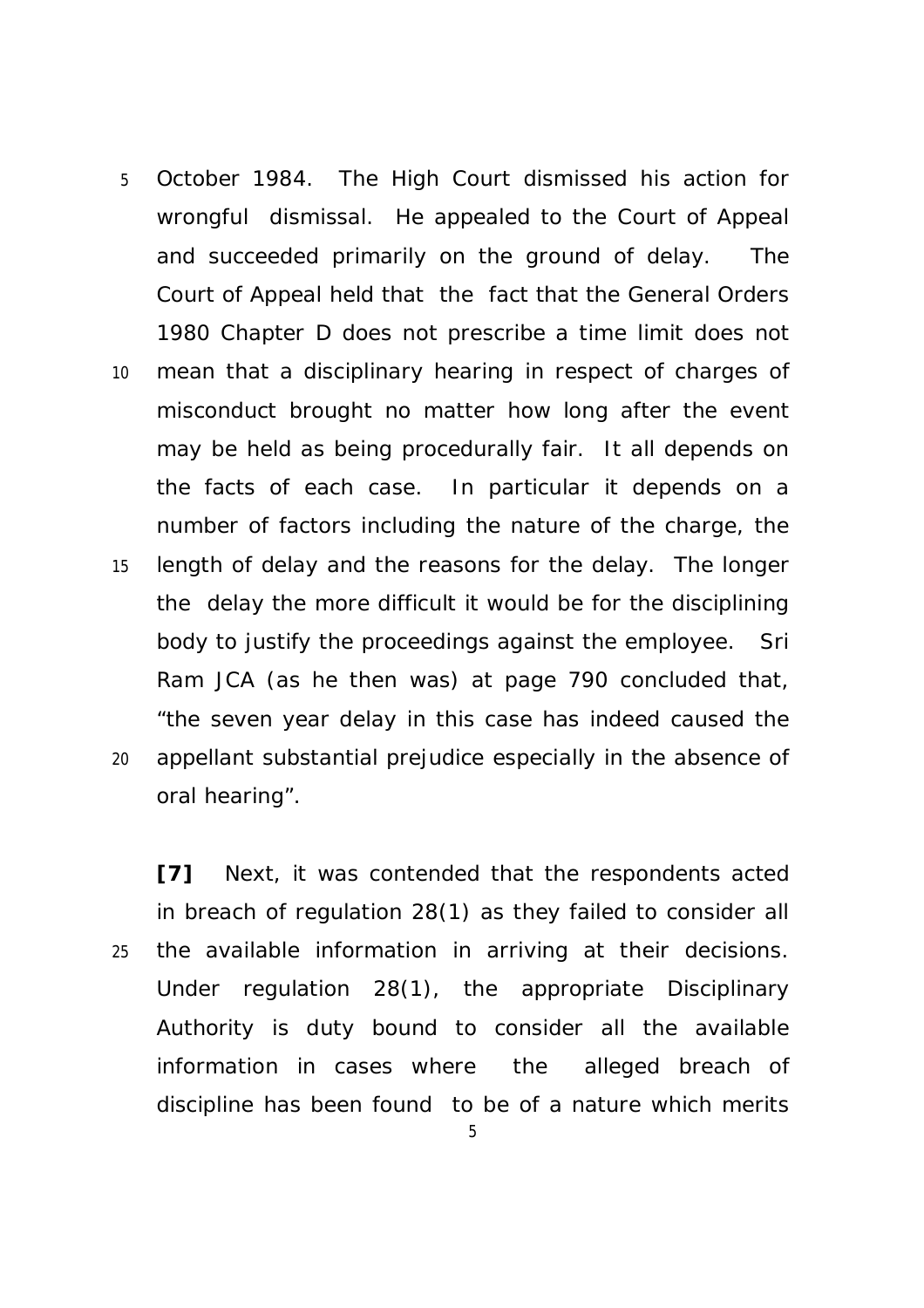5 dismissal or reduction in rank. Here, the appellant's contention was that he had been previously investigated by the police and the Anti-Corruption Agency pursuant to police reports against him. In the course of their investigation the police and the Anti-Corruption Agency 10 had interviewed and recorded statements from the witnesses. However, no charges were preferred against him. Had the respondents taken these facts into account, which were within their knowledge, they would have come to a different conclusion.

15

**[8]** The other ground of appeal was in respect of the denial of opportunity to make an oral representation. It was alleged that the respondents knew that their officers had given statements to the police and the Anti-Corruption

- 20 Agency and that the respondents had also called the persons named in the charges against him to give evidence before them. In view of these circumstances, he should be given an opportunity to make an oral representation and to cross examine the witnesses: see
- 25 **Ang Seng Wan v Suruhanjaya Di Raja Malaysia & Anor** [2002] 1 CLJ 493, and **Mat Ghaffar Baba v Ketua Polis Negara & Anor** [2008] 1 CLJ 773. As there was no oral hearing, he was thus denied the opportunity to make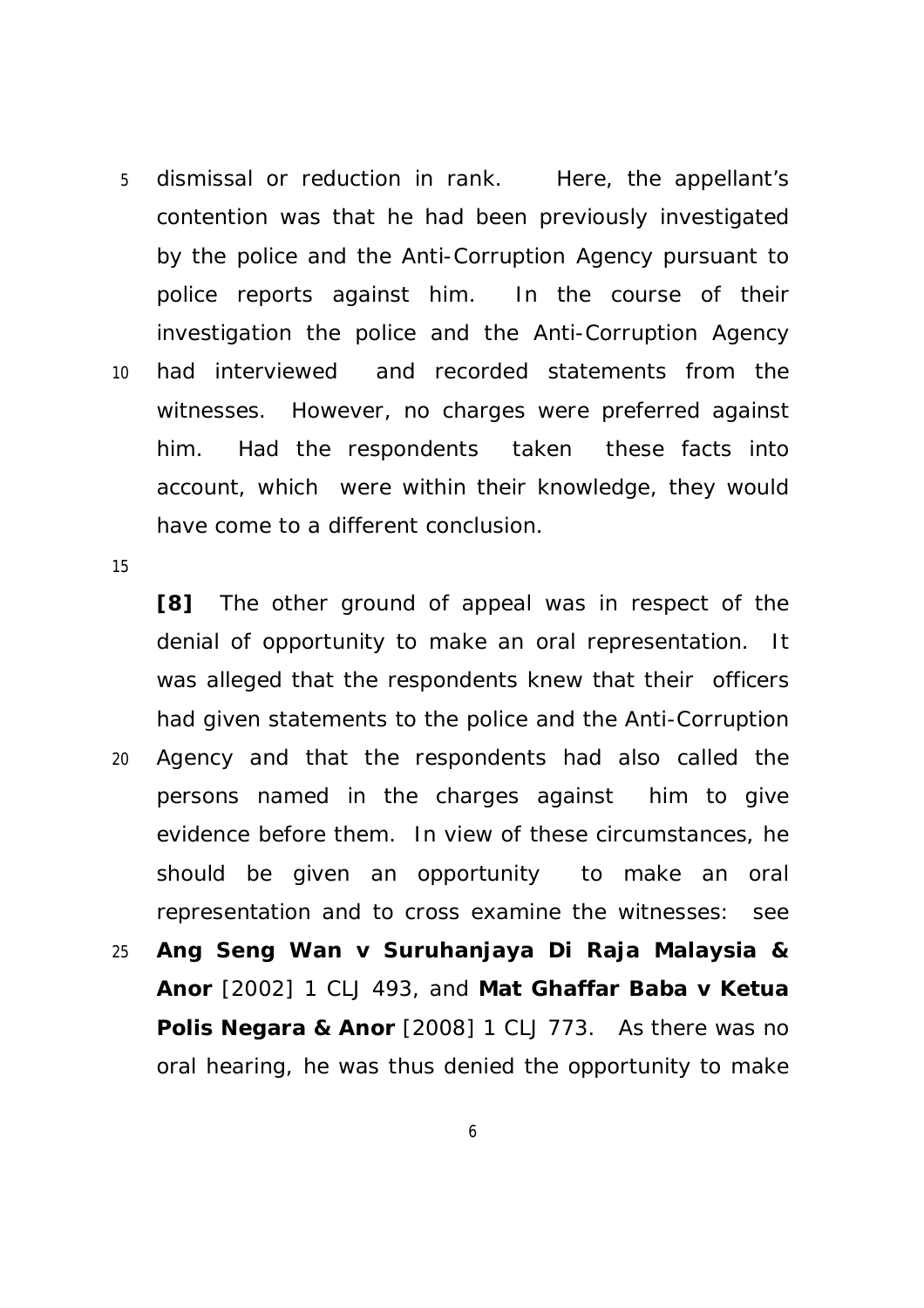5 an oral representation as well as to cross examine these witnesses.

**[9]** The appellant's final ground of appeal was in respect of the notes of proceedings before the first respondent. It 10 was contended that the first respondent was in breach of regulation 13(1), (2)and (3) and regulation 14(1) and (2) of the State Public Service Disciplinary Board Regulations 1974 ("1974 Regulations") in failing to forward the record of proceedings to the Appeal Board.

15

**[10]** The issue whether there was an unreasonable or unexplained delay is a question of facts, which must be viewed in the light of the facts and circumstances of each case. It depends on several factors, including the nature 20 of the charge, the length of delay and the reasons for the delay. But delay by itself may not be a determining factor. In **Public Services Commission Malaysian & Anor v Vickneswary a/p RM Santhivelu (Substituting M Senthivelu a/l R Marimuthu, deceased)** [2008] 6 MLJ 25 1, the Federal Court in allowing the appellant's appeal and setting aside the decision of the Court of Appeal held that the delay, even if there was one, was not *per se* a ground for holding that there was a procedural unfairness. With respect to learned counsel for the appellant, he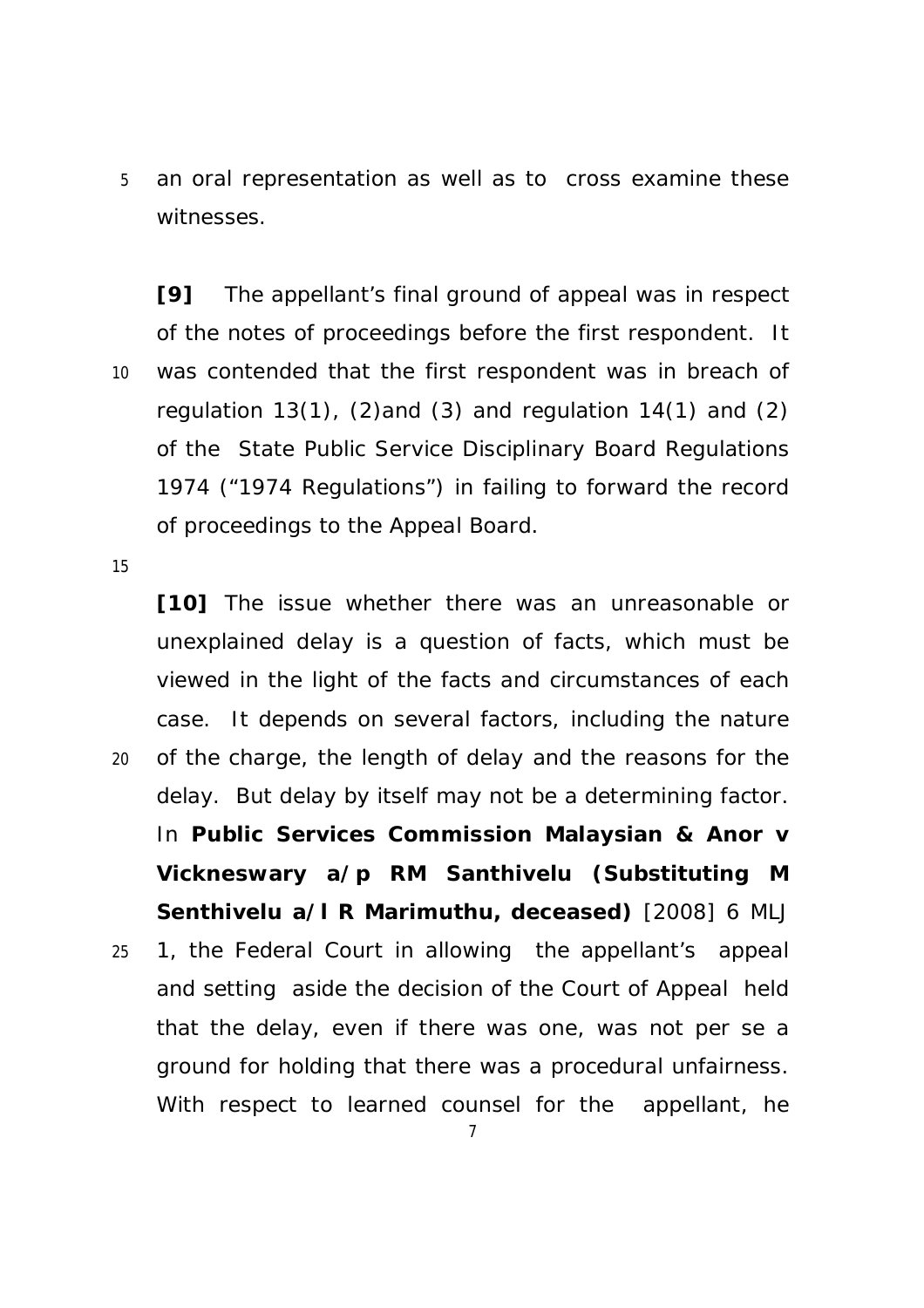- 5 omitted to inform this Court that the said decision of the Court of Appeal which he cited to us had been overturned by the Federal Court. Thus, the issue of delay advanced by the appellant before us is without any merit. The Federal Court also made an observation that the Public 10 Officers (Conduct and Discipline) Chapter D General Orders 1980 ("General Orders 1980") do not prescribe a time limit for the institution of disciplinary proceedings.
- **[11]** In response to the second ground of appeal, 15 learned counsel for the respondents submitted that the respondents had in fact considered all the available information in arriving at their decisions against the appellant. It had duly complied with the provisions of the 1996 Regulations, including regulation 28. The secretary 20 of the first respondent, in his affidavit in reply, categorically stated that the disciplinary action against the appellant was based on the report of his head of department made pursuant to regulation 35 and denied that it was as a consequence of the investigation by the 25 police and the Anti-Corruption Agency against the appellant. He further deposed that the respondents did not rely or take into account any report or evidence arising from the police or Anti-Corruption Agency's investigation. No witnesses were called by the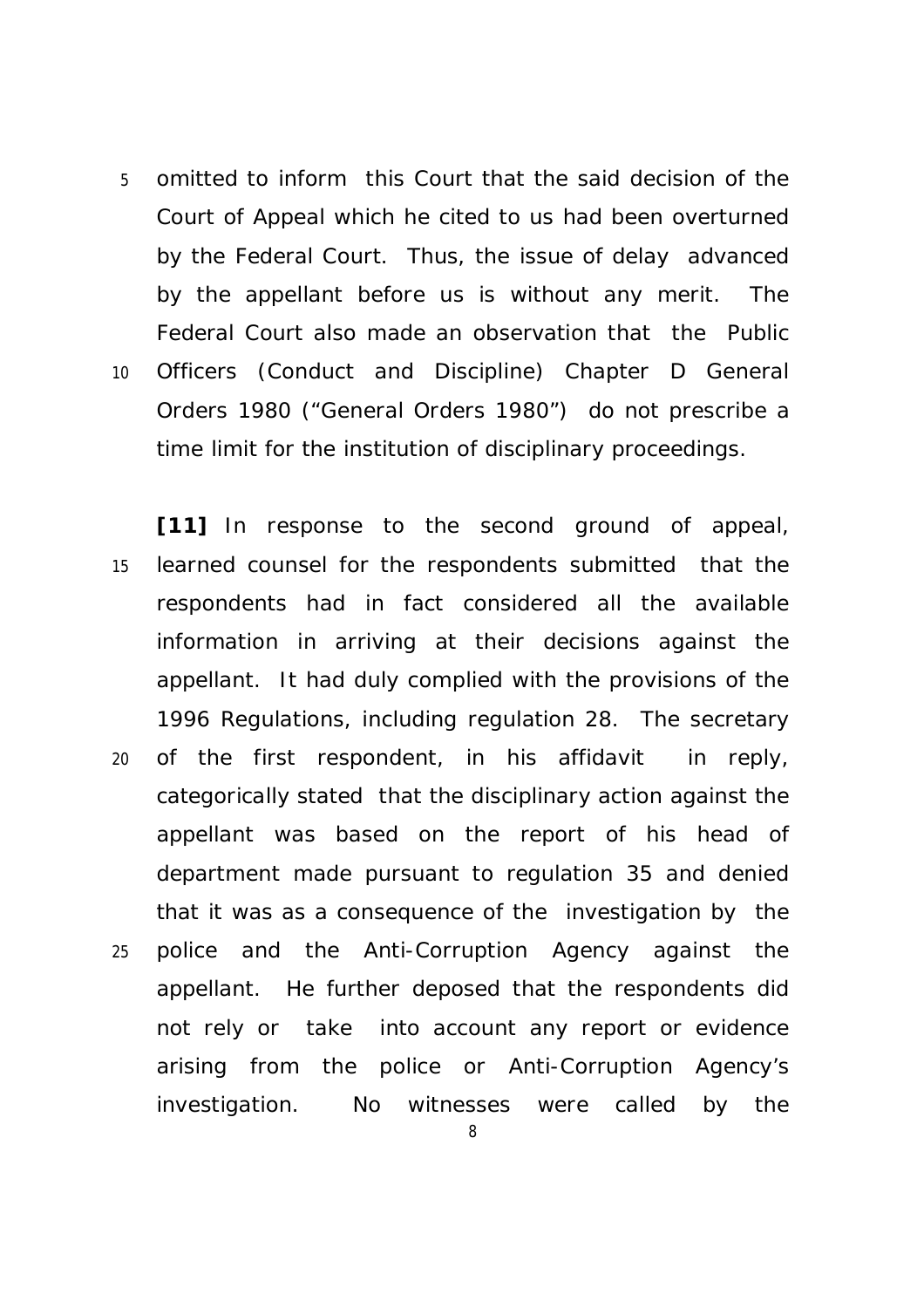- 5 respondents in arriving at their decisions. These facts stand unrebutted. Upon perusal of the appeal record, we find that the appellant's second ground of appeal is wholly unsubstantiated and without any merit.
- 10 **[12]** There is no express provision in the 1996 Regulations for a right of oral hearing before the Disciplinary Authority. It is clearly stated in Regulation 28(5) that where the appropriate Disciplinary Authority is of the opinion that the case against the officer requires 15 further clarification, it may appoint a Committee of Investigation to look into it. It is the Committee of Investigation that decides, at its sole discretion, whether or not to hear oral representation from the officer: see regulation 28(7)(a). Regulation 28(7) is similar to general 20 order 26(6) of the General Orders 1980. The functions and powers of the Committee of Investigation under the 1996 Regulations are similar to that of the Committee of Inquiry under the General Orders 1980. It had been held that the decision whether or not to hold an oral hearing 25 was at the sole discretion of the Committee of Inquiry. There is no general right to an oral hearing under the General Orders 1980: see **Lembaga Tatatertib Awam Hospital Besar Pulau Pinang & Anor v Utra Badi K.** 
	- **Perumal** [2001] 2 CLJ 525, **Najar Singh v Government**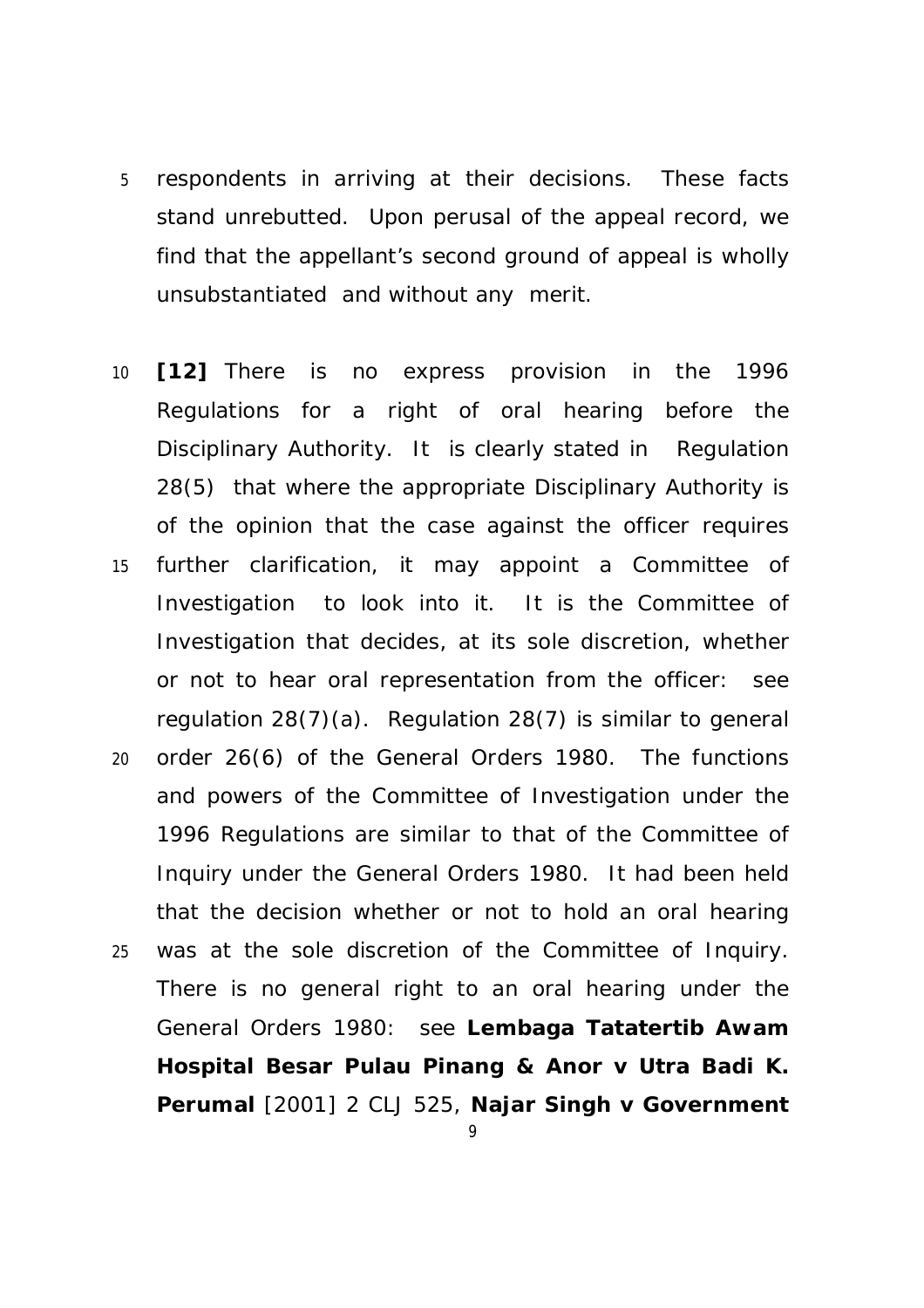# 5 **of Malaysia** [1974] 1 MLJ 138, **Zainal bin Hashim v Government of Malaysia** [1979] 2 MLJ 276.

**[13]** A fair hearing before an administrative tribunal is not synonymous with a right to an oral hearing. The 10 accused is, however, entitled to know the case against him so as to enable him to correct or contradict it. As Lord Denning in **B Surinder Singh Kanda v The Government of Malaysia** [1962] MLJ 169 said:

15 "If the right to be heard is to be a real right which is worth anything, it must carry with it a right in the accused to know the case which is made against him. He must know what evidence has been given and what statement have been made affecting him: and then he must be given a fair opportunity to 20 correct or contradict them".

**[14]** We find that in the instant case the respondents have duly complied with the disciplinary procedure laid 25 down in the 1996 Regulations. The appellant understood the charges against him. He was given the opportunity to make written representations to exculpate himself, which he did by way of two separate letters to the first and second respondents respectively. He did not, in addition 30 to the written representation, make any request for an oral hearing. The respondents had in fact considered his representations before arriving at their decisions. In **R**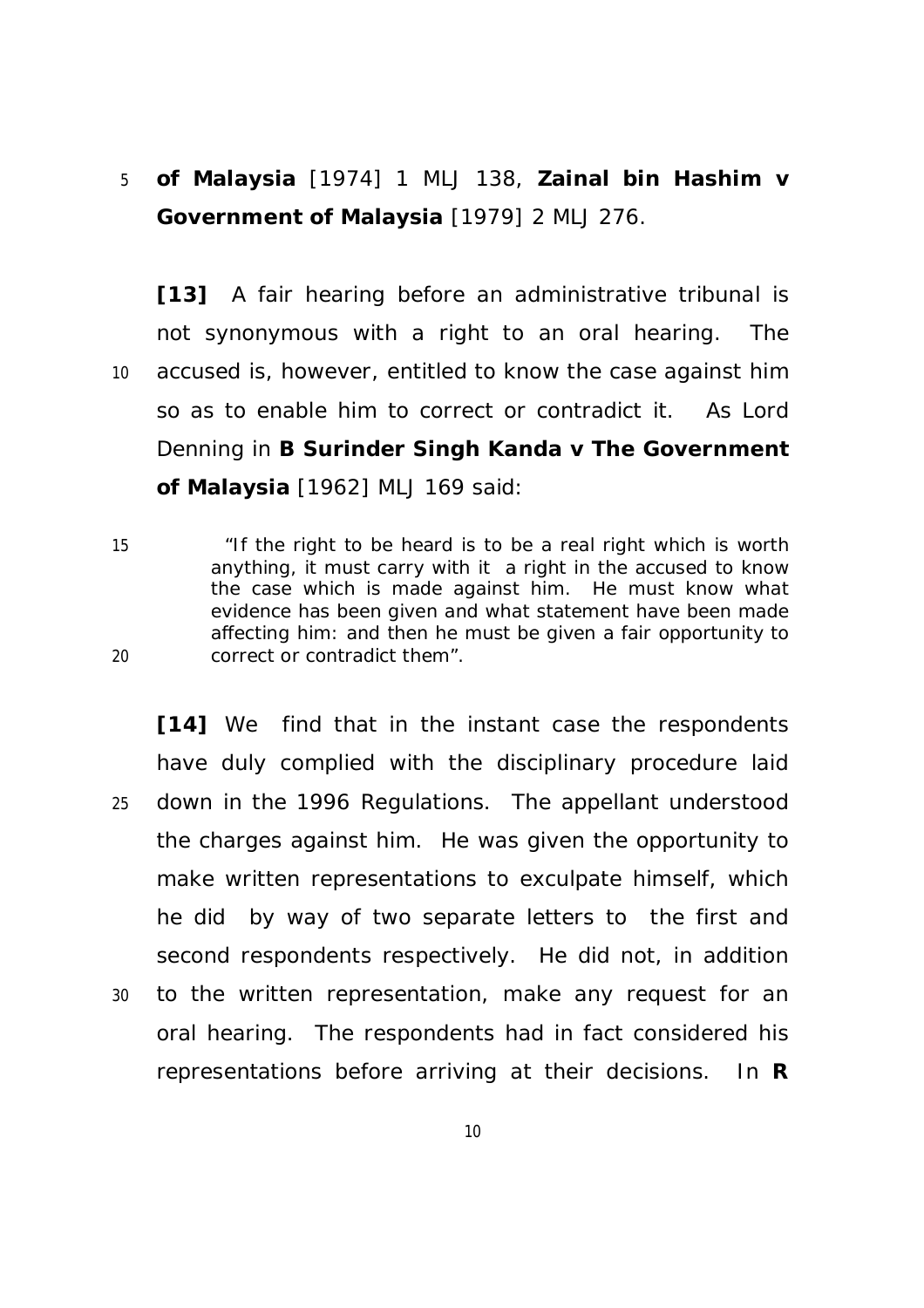5 **(on the application of Ewing v Department for Constitutional Affairs** [2006] 2 All ER 993, it was held that, "one is entitled to an oral hearing when fairness requires that there should be such a hearing, but fairness does not require that there should be an oral hearing in 10 every case". As Lord Brigtman **in Chief Constable of the North Wales Police v Evans** [1982] 1 WLR 1155 aptly said:

"Judicial review is concerned, not with the decision, but with 15 the decision making process. Unless that restriction on the power of the Court is observed, the Court will, in my view, under the guise of preventing the abuse of power, be itself guilty of usurping power".

#### 20

**[15]** As regards the final ground of appeal, we find that it was just a mere allegation devoid of any merit. Here, his only complaint was that the record of proceedings was not transmitted to the second respondent. It was not 25 because a copy of it was not extended to him. The appellant did not even mention the basis of his complaint in his affidavit. The second respondent, in its affidavit in reply denied the allegations and stated that it had duly considered the appellant's appeal in affirming the decision

30 of the first respondent. The 1996 Regulations merely require the said proceedings to be transmitted to the